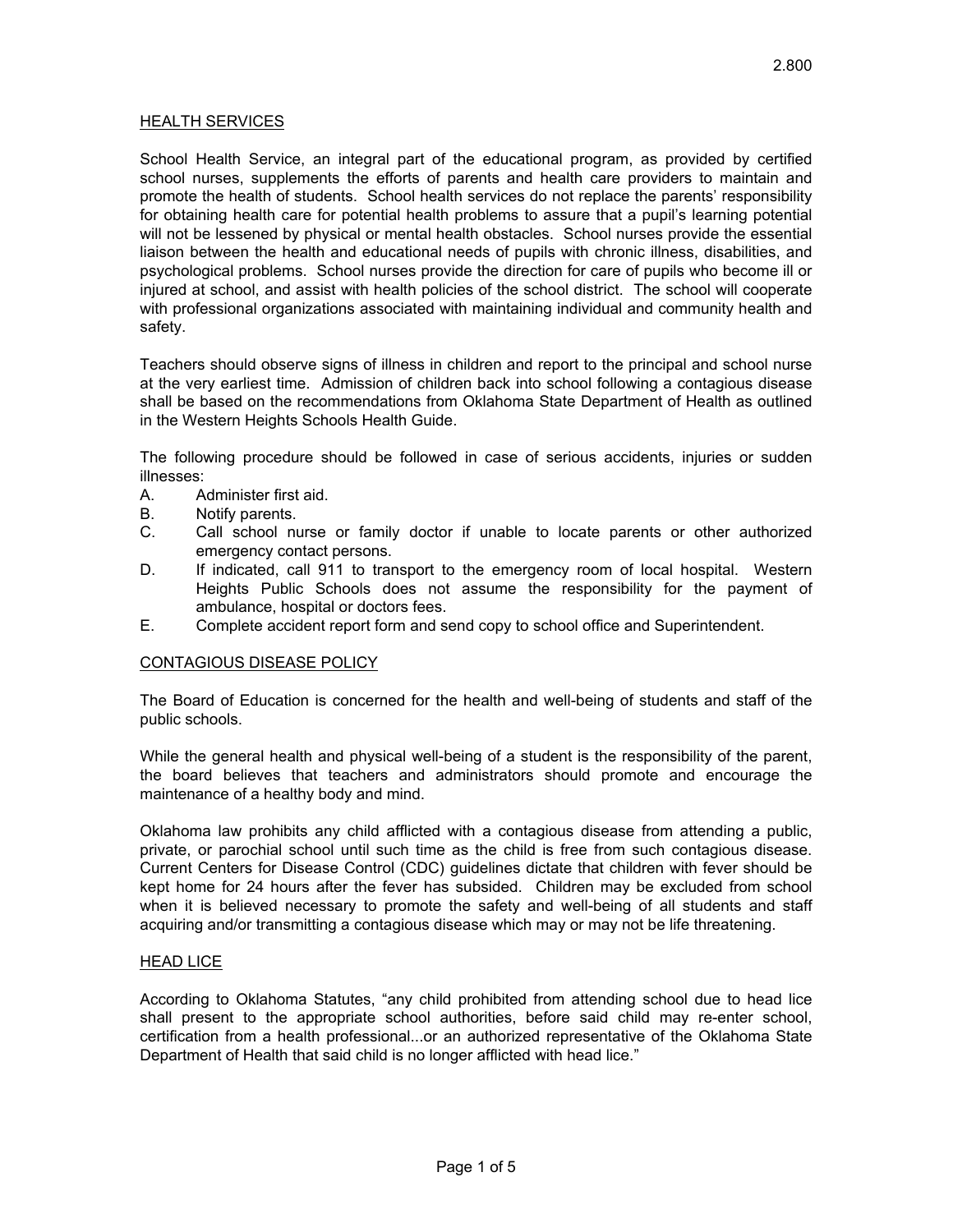The district assures compliance and following the recommendations of the Oklahoma State Department of Health.

Students who have been excluded from school with head lice are required to:

- A. Student must be rechecked in school clinic before re-admission to school.
- B. Student must have no bugs to be re-admitted.

# DISPENSING MEDICATION

Medication will be administered only if a current Medication Administration form is properly filled out and signed by a legal guardian.. A. Prescription medication must be in the original container that states:

- 1. Name of medication
- 2. Name of student
- 3. Directions for administration of the medication
- 4. Physician's name

B. Over-the-counter medications must be in an unopened original container. Student's name must be written on the box/bottle. Dose must be appropriate for age and/or weight. Herbal or home remedies will not be permitted at school.

- C. Asthma rescue inhalers, anaphylaxis medications, or any other life saving medications that are prescribed by a doctor may be kept in the students possession when procedures are enforced as follows:
	- 1. The parent or guardian must authorize in writing that the student is to self-administer
	- 2. The parent or guardian must provide the school with a written statement from the physician treating the student that the student is capable of, and has been instructed in the proper method of, self-administration of medication;
	- 3. The parent or guardian must provide the school with an emergency supply of the student's medication, prescribed by a physician and having an individual label;
	- 4. The school district will inform the parent or guardian that the school district and its employees and agents shall incur no liability as a result of any injury arising from the self-administration of medication by the student; and
	- 5. The parent or guardian must sign a statement acknowledging that the school district shall incur no liability as a result of any injury arising from the self-administration of medication by the student.
	- 6. The permission of self-medication is effective only for the school year for which it is granted and shall be renewed each subsequent school year, provided no misuse or misconduct regarding the student's use of the medication has occurred.

The school will provide a form to be completed by the parent/guardian and physician. The form will contain all the provisions of this policy as required by law and outlined in Section C above.

D. The parent or guardian will notify the school of any change in the administration of medication and will provide the school with a new prescription signed by the physician. Written/verbal changes from parents will not be accepted.

At the end of the school year, any remaining medications must be picked up by the parent or guardian. Medications cannot be sent home with the student. Any medication not picked up by the last day of school will be properly destroyed.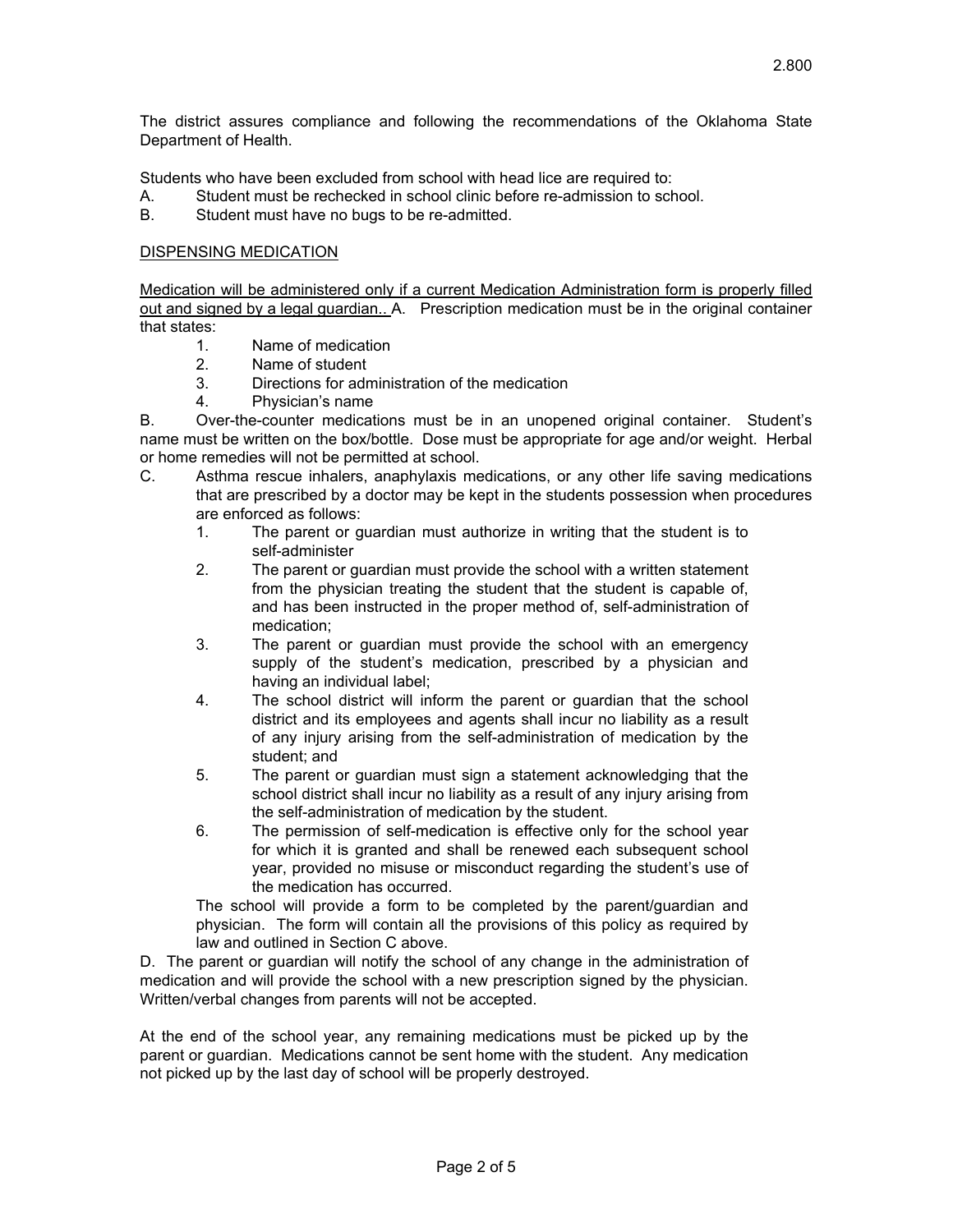When medication to be administered by school personnel is brought to school, the following procedure should be followed:

- A. Medications in school must be properly stored and not readily accessible to persons other than the persons who will administer the medication.
- B. Each school in which medicine is administered shall keep a record of the name of the student to whom the medicine was administered, the date the medicine was administered, the name of the person who administered the medicine and the type or name and dose of medicine which was administered.
- C. A school nurse, administrator or the designated school employee shall not be liable to the student or a parent or guardian of the student for civil damages for any personal injuries to the students which result from acts of omission by the school nurse, administrator, or designated school employee in administering any medication pursuant to the provisions of this section.

# IMMUNIZATIONS

Oklahoma law provides that it is the "mandatory duty" of school officials to refuse admission to any school in the State of Oklahoma to any child who does not have the required certificate of immunization or exemption. "No minor child shall be admitted to any public, private, or parochial school operating in Oklahoma unless the parent or guardian can present to the appropriate school authorities certification from a licensed physician or the appropriate public health authorities that such child has received or is in the process of receiving immunizations… or is likely to be immune as a result of the disease."

# A. Immunization Requirements for School Entry in Oklahoma

All minor children in grades K-12 must present a certificate of required immunizations upon school entry. A list of required immunizations as authorized by the State Board of Health may be obtained from the school offices or from the City-County Health Department. Western Heights Public Schools will ensure that all enrolled students are in compliance with state requirements for immunization.

# B. Evidence of Adequate Immunization

Acceptable evidence of adequate immunization is a record provided by a licensed physician or public health authority that clearly indicates which immunizations have been received, the dates they were administered, and the signature or stamp of the physician or public health clinic that administered the immunization or interpreted the child's immunization history.

An official immunization record card is provided by physicians and public health clinics to parents and guardians as a record of their child's immunization history. Other documents can also be accepted by the school. These include immunization records (provided by a licensed physician) which is appropriately signed or stamped; military records, or school health records from previous school attended.

In accordance with the Interstate Compact on Educational Opportunity for Military Children and pursuant to State law, students who are new to Oklahoma and who are the children of an active duty military member shall be given thirty (30) days from the date of enrollment to obtain any required immunizations.

# C. Children in the Process of Receiving Immunizations

Children following a medically-approved schedule for completion of adequate immunizations may be allowed to attend school. Their parents or guardians are required to present a schedule for completion by the required authority. The schedule should outline a medically-approved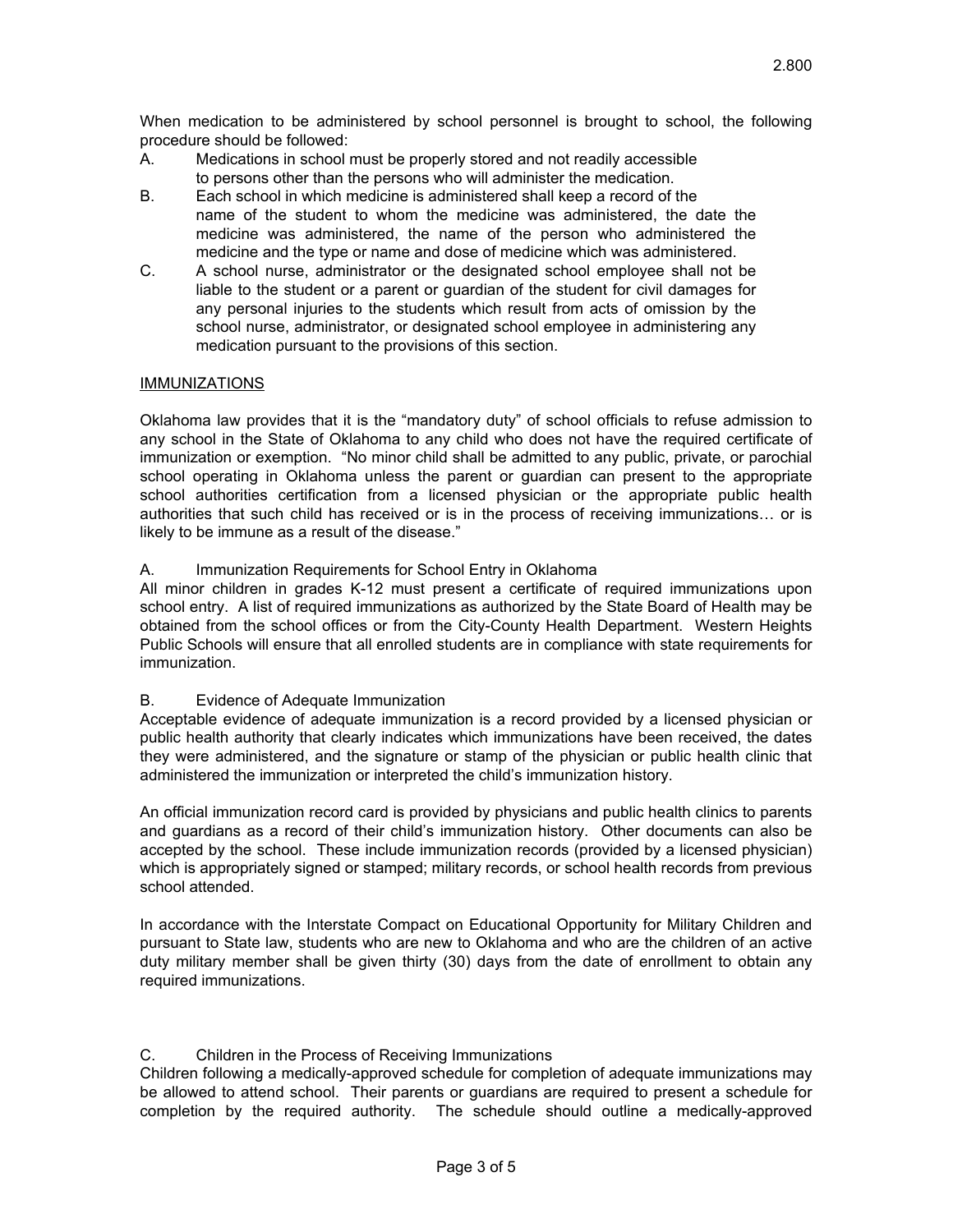timetable for completion of the remaining immunizations. The parents should be informed that the schedule must be followed or the child will be excluded from school. School officials are responsible for monitoring the progress of required immunizations and for ensuring that parents remain in compliance with the prescribed timetable. For children who are new to Oklahoma and who are the children of an active duty military member, initial vaccinations in a series must be obtained within thirty (30) days or within such time as is reasonable determined under the rules promulgated by the Interstate Commission referenced in Section B above.

# D. Lost Records

Lost or otherwise unobtainable records are not grounds for exemption. Parents who cannot obtain their child's health records should visit their family doctor or local health department clinic. The doctor or nurse can review the child's immunization history, provide any needed immunizations, and create a record for the parent.

# E. New Students

Any student moving into Western Heights Public Schools must present acceptable evidence of immunization, or proper exemption, at the time of enrollment. Copies of immunization record should be made and attached to the student's enrollment records.

# F. Non-Enforcement Penalties

Legal penalties for non-enforcement may include the administrator's being charged with willful neglect of duty, which is a misdemeanor punishable by fines of up to \$500, or imprisonment for up to one year, or both.

# G. Exemption Procedures

The Certification of Exemption forms (ODH 216A) are available from the Immunization Program of the Oklahoma State Department of Health. Schools should maintain a small supply of Certificate of Exemption forms for parents and guardians claiming an exemption from the immunization requirements for their children.

It is the parent's or guardian's responsibility to obtain the signature of the family physician or religious leader and to complete the form. School officials must review the form to ensure that it has been properly completed and signed. This form is to be kept on file with the student's school records. School officials are requested to send one copy of completed form to the Immunization Program of the Oklahoma State Department of Health.

# H. School Exclusion of Exempted Children During Disease Outbreaks

Un-immunized students attending school on the basis of an exemption due to medical contraindications or religious or personal objections to immunizations are at high risk for disease inflection if exposed. Some of these children may also be at high risk of developing complications to infection resulting from vaccine-preventable disease. For their protection and for the protection of the community, these children may be excluded from school for the duration of any outbreak of vaccine-preventable disease. It is important that parents be informed of this possibility at the time the Certificate of Exemption is accepted by the school.

# I. Recording of Immunization Records

All immunization dates are to be recorded in the school's electronic student information system; a copy of the immunization record (which was provided by the parent as proof of vaccination) shall be maintained in the student's cumulative record at the school site.